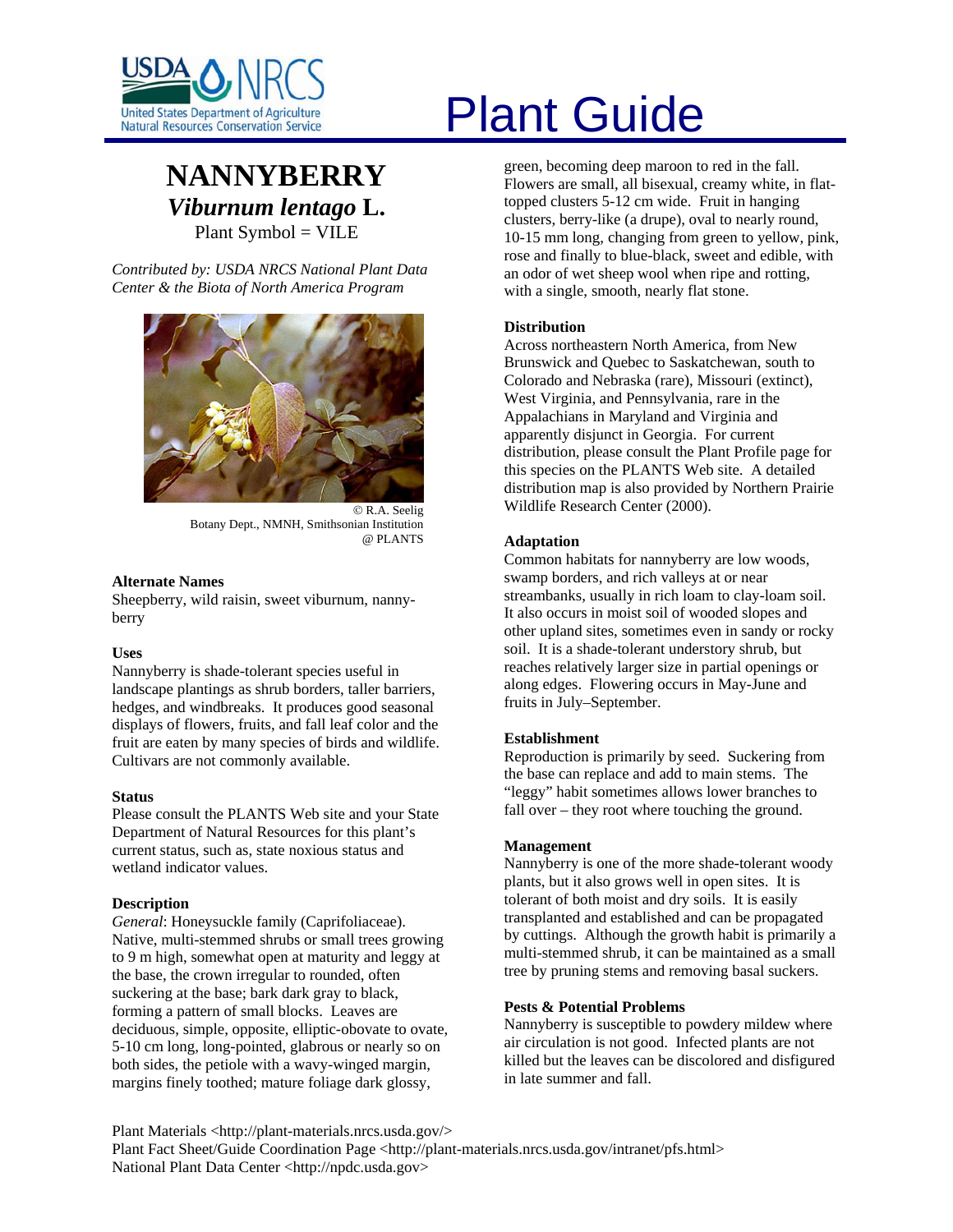*Viburnum leaf beetle*. The viburnum leaf beetle (*Pyrrhalta viburni*), native to Europe and Asia, was first encountered in North America in 1947, perhaps arriving earlier from Europe on nursery plants. It received little notice until 1978, when it caused severe defoliation of ornamental viburnums in Ontario and Quebec. It has now reached western New York and Maine and become a concern in urban landscapes and nurseries.

The adult and the larva "skeletonize" leaves by feeding on the leaves between the midrib and larger veins. Plants, which have been defoliated for 2-3 consecutive years, may be killed. The preferred host is *Viburnum opulus* and its selections; lesser damage is caused to *V. lantana* and *V. acerifolium*, *V. dentatum*, *V. lentago*, and *V. rafinesquianum*. Other species, particularly *V. rhytidophyllum* and *V. carlesii*, are relatively unaffected.

The entire life cycle of the viburnum leaf beetle takes about 8-10 weeks. Larvae hatch in early May and feed on the viburnum leaves throughout the larval period, which lasts 4-5 weeks. The larvae pupate in the soil. The adults (4.5-6.5 mm long, brown) appear by mid-July and continue eating the leaves, then mate and lay over-wintering eggs on the twigs. Egg-laying holes are in a straight line on the underside of the current season's growth.

Chemical control of the viburnum leaf beetle is best applied to young larvae, because adults will fly away or drop to the ground if disturbed. If over-wintering egg sites are found, affected wood should be pruned and destroyed before the eggs hatch. Examine upper and lower leaf surfaces for feeding larvae. Potential biological control mechanisms are being studied.

#### **Cultivars, Improved and Selected Materials (and area of origin)**

These plant materials are readily available from commercial sources. Contact your local Natural Resources Conservation Service (formerly Soil Conservation Service) office for more information. Look in the phone book under "United States Government." The Natural Resources Conservation Service will be listed under the subheading "Department of Agriculture."

# **References**

Brumbaugh, J.H. & A.T. Guard 1957. *A study of evidences of introgression among Viburnum lentago, V. prunifolium and V. rufidulum based on leaf characteristics* (Abstr.). Proc. Indiana Acad. Sci. 66:300.

Donoghue, M. 1980. *Flowering times in Viburnum*. Arnoldia 40:2-22.

Donoghue, M. 1983. *A preliminary analysis of phylogenetic relationships in Viburnum (Caprifoliaceae s.l.)*. Syst. Bot. 8:45-58.

Egolf, D.R. 1962. *A cytological study of the genus Viburnum*. J. Arnold Arb. 43:132-172.

Friedlander, Jr, B.P. 1999. *Voracious viburnum leaf beetle munches into Ithaca area*. Cornell Chronicle. <http://www.news.cornell.edu/Chronicles/6.17.99/lea f\_beetle.html>

Hauser, E.J.P. 1965. *Characteristics and distribution of Viburnum (Caprifoliaceae) in Georgia*. Bull. Ga. Acad. Sci. 23:(11 pages).

Jones, T.H. 1983. *A revision of the genus Viburnum sect. Lentago (Caprifoliaceae)*. Ph.D. diss., North Carolina State Univ., Raleigh, North Carolina.

Kessel, C. 2000. *Viburnum leaf beetle, Pyrrhalta viburni (Paykull), in the nursery and landscape*. Ontario Ministry of Agriculture, Food and Rural Affairs, Ontario, Canada. Web site. <http://www.gov.on.ca/OMAFRA/english/crops/facts /vlb.htm>

McAtee, W.L. 1956. *A review of the Nearctic Viburnum*. Published by the author, Chapel Hill, North Carolina.

Niering W.A., G.D. Dreyer, F.E. Egler, & J.P.J. Anderson 1986. *Stability of a Viburnum lentago shrub community after 30 years*. Bull. Torrey Bot. Club 113:23-27.

Northern Prairie Wildlife Research Center 2000. *Viburnum lentago*. NPWRC, Biological Resources Division, U.S. Geological Survey, Jamestown, North Dakota. Web site.

<http://www.npwrc.usgs.gov/resource/othrdata/plntg uid/species/vibulent.htm>

#### **Prepared By**

*Guy Nesom*

Formerly BONAP, North Carolina Botanical Garden, University of North Carolina, Chapel Hill, North Carolina